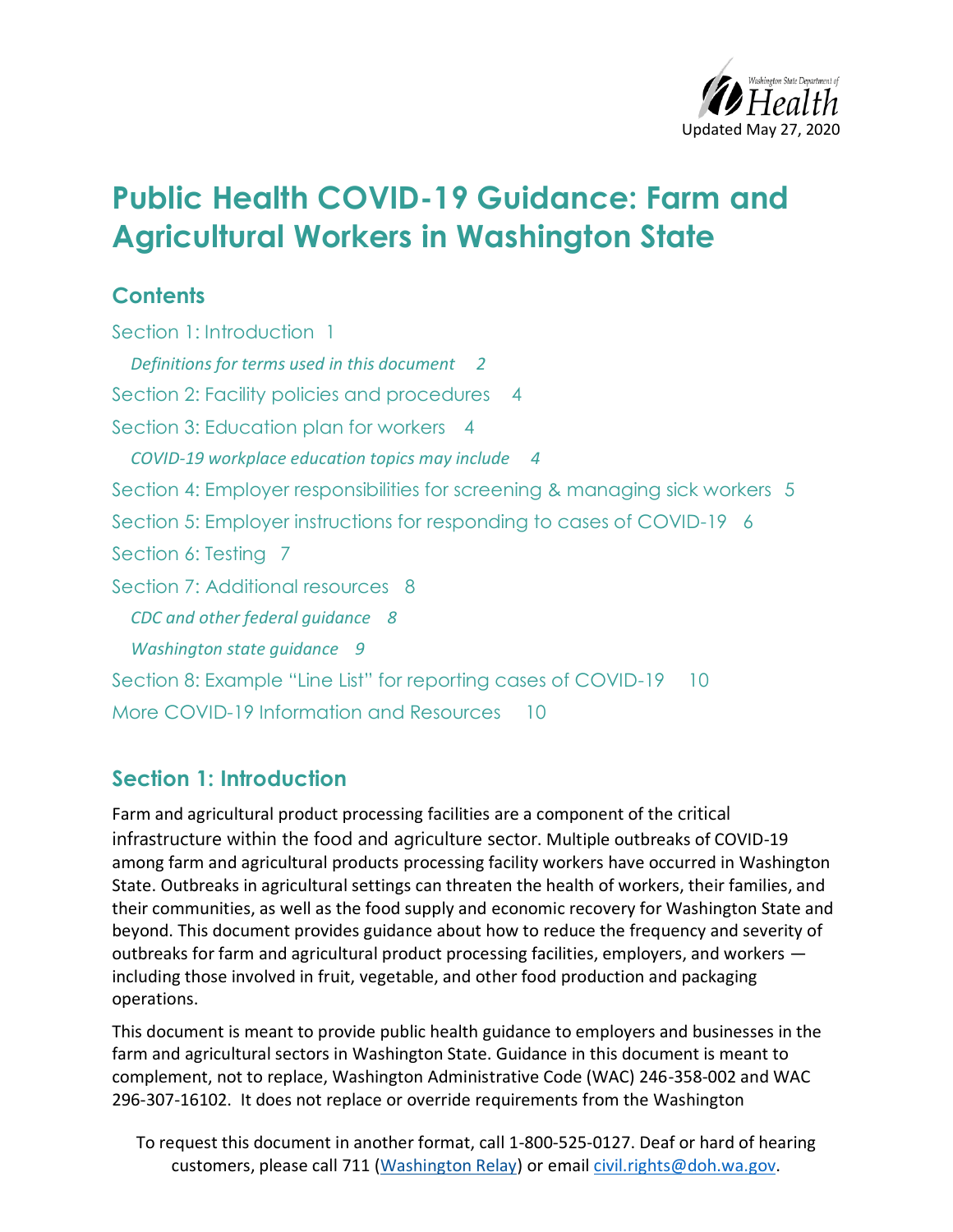Department of Labor & Industry (L&I), the Division of Occupational Safety and Health (DOSH), or any legal requirements as written in the WAC or Revised Code of Washington (RCW). These documents are available in **Section 7** of this guidance.

#### <span id="page-1-0"></span>Definitions for terms used in this document

**Asymptomatic case**: People can have a COVID-19 infection and test positive without showing any symptoms of the illness. These are called asymptomatic cases.

**Case investigation:** A case investigation may be carried out by a local health jurisdiction or the state health department to identify cases in a disease outbreak, and to conduct contact tracing among other activities.

**Cleaning:** Cleaning means to remove germs, dirt and other impurities from a surface, usually with soap and water.

**Close contact**: In a COVID-19 outbreak, someone is considered a "close contact" when they have spent 15 minutes or longer within 6 feet of someone confirmed or suspected to have COVID-19.

**Cloth masks or Cloth face coverings:** These are masks made of cloth which cover the nose and mouth. The CDC recommends that people wear cloth face coverings to reduce the spread of COVID-19. These coverings do not replace PPE such as masks or respirators that may be required for certain tasks in a workplace. For more information about cloth face coverings, see the following guidance from CDC: (Recommendations for Cloth Face Covers <https://www.cdc.gov/coronavirus/2019-ncov/prevent-getting-sick/cloth-face-cover.html>

**Confirmed case:** A confirmed case of COVID-19 occurs when a worker tests positive for COVID-19 with a RNA or molecular-based test. Other types of tests, such as blood tests that look for antibodies to the virus that causes COVID-19, may be less reliable and cannot be used to confirm a case of COVID-19.

**Contact tracing:** The process of interviewing a confirmed case to identify people who have been in close contact with a person who is a confirmed or suspected case of COVID-19 during that person's infectious period.

**COVID-19:** COVID-19 is a respiratory illness caused by a new virus called SARS-CoV-2. Symptoms can include a fever, cough, and shortness of breath, as well as other symptoms. COVID-19 can range from very mild to severe; even people who do not show any symptoms can spread the virus. Some people become so sick they must be admitted to the hospital, and some people may die from the illness. The virus is thought to spread mainly from person to person:

- Between people who are in close contact with one another (within about six feet or two meters).
- Through droplets produced when an infected person coughs, sneezes, or talks.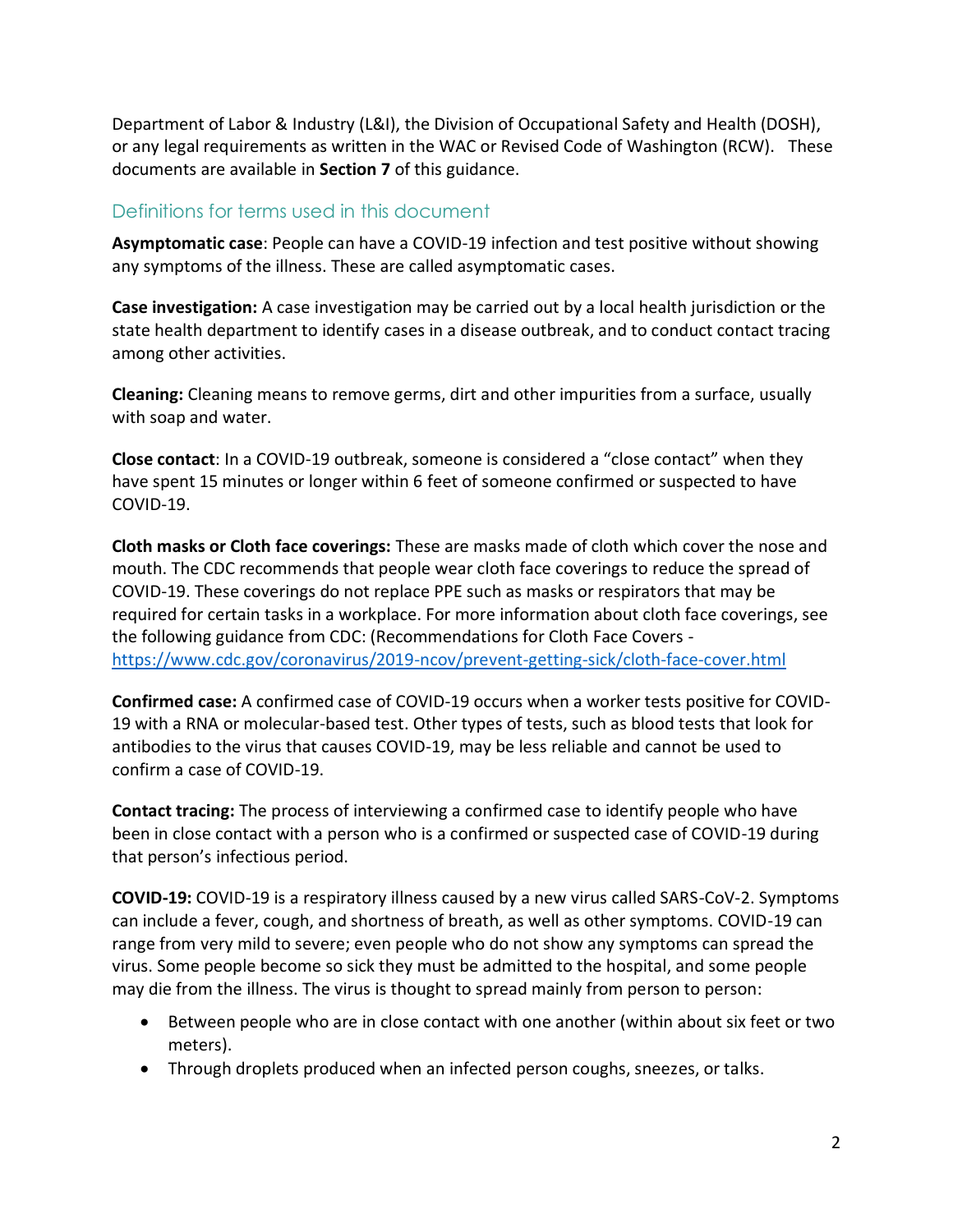By touching a surface that has the virus on it and then touching their own mouth, nose, or face.

**COVID-19 Outbreak**: Washington State Department of Health (WA DOH) defines an outbreak of COVID-19 as the following:

Within the same location or worksite,

- 2 or more cases of COVID-19 (including at least one confirmed case; may include one or more probable cases)
- Occurring within a 14 day time period
- With a likely link between the two (worked near each other, shared shifts or lunch breaks, shared housing, etc.)

**Disinfecting:** Disinfecting means using chemicals to kill germs that might be on a surface. The Environmental Protection Agency (EPA) has a list of disinfectants that can be used to kill the virus that causes COVID-19: [https://www.epa.gov/pesticide-registration/list-n-disinfectants](https://www.epa.gov/pesticide-registration/list-n-disinfectants-use-against-sars-cov-2)[use-against-sars-cov-2](https://www.epa.gov/pesticide-registration/list-n-disinfectants-use-against-sars-cov-2)

**Group shelter** means a dwelling unit or cluster of dwelling units for up to fifteen occupants.

**Housing:** When employers provide workers with housing, such as for guest workers in H2A housing, special precautions should be taken to ensure that the housing unit does not contribute to the spread of COVID-19.

**Isolation and quarantine** help protect the public by preventing exposure to people who have or may have a contagious disease. **Isolation** separates sick people with a contagious disease from people who are not sick. **Quarantine** separates and restricts the movement of people who were exposed to a contagious disease to see if they become sick.

**Local Health Jurisdiction (LHJ):** A local health jurisdiction is the local county or district agency providing public health services to persons within the area. All cases of COVID-19 and outbreaks must be reported to the local health jurisdiction per Washington state law [\(WAC](https://app.leg.wa.gov/wac/default.aspx?cite=246-101)  [246-101\)](https://app.leg.wa.gov/wac/default.aspx?cite=246-101).

**Personal Protective Equipment (PPE):** Personal protective equipment, commonly referred to as "PPE", is equipment worn to minimize exposure to hazards that cause serious workplace injuries and illnesses. PPE may be needed to prevent certain exposures when Engineering and Administrative controls do not ensure that employees will be able to maintain physical distancing at all times. Examples of PPE include: gloves, goggles, face shields, and face masks.

**Physical distancing:** Also known as "social distancing," this is the practice of separating people so that they are at least 6 feet, or about 2 meters, apart.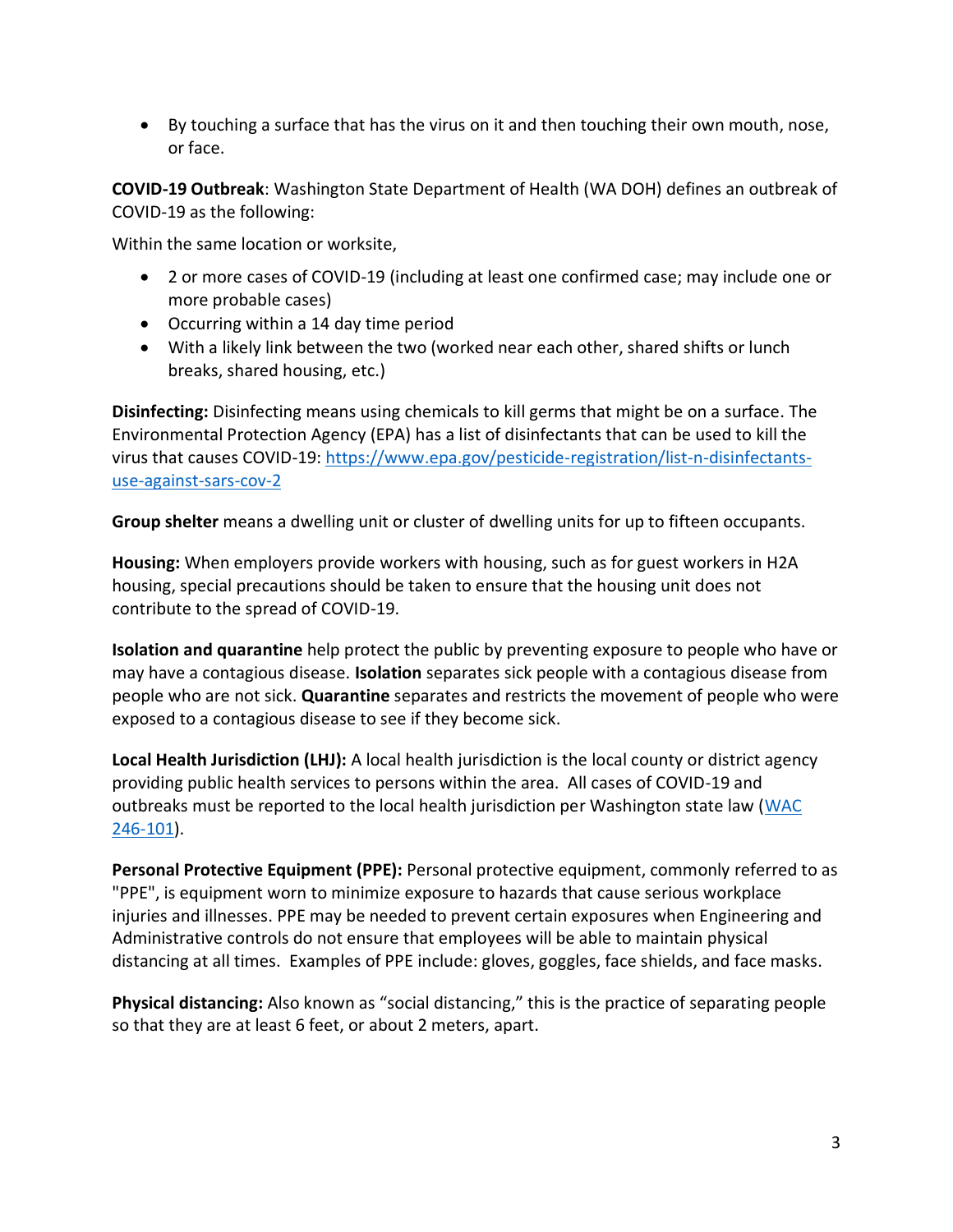**Probable case:** A probable case occurs when a person who has had close contact with a confirmed case shows symptoms of COVID-19 infection, defined by current CDC guidelines [\(https://www.cdc.gov/coronavirus/2019-ncov/symptoms-testing/symptoms.html\)](https://www.cdc.gov/coronavirus/2019-ncov/symptoms-testing/symptoms.html).

**Public Health Officer:** The Health Officer of the local health jurisdiction has legal authority to take action needed to control and prevent the spread of any dangerous contagious or infectious diseases that may occur within his or her jurisdiction.

**Transportation:** When employers provide transportation for workers to any location such as the work site, employer-provided housing, or when transporting workers to complete personal errands such as food shopping, care must be taken to limit the spread of COVID-19.

### <span id="page-3-0"></span>**Section 2: Facility policies and procedures**

- 1. Employers should identify at least one workplace COVID-19 coordinator; this could be a shift or plant supervisor, a health and safety manager, a human resources (HR) staff member, etc. that is the point of contact for the local Public Health Jurisdiction (LHJ).
- 2. Employers should develop a written COVID-19 policy/plan for each worksite. This should follow the DOSH directive as included in **Section 7** of this guidance. This directive provides enforcement policy when evaluating workplace implementation of social distancing, facial coverings and respiratory protection, sanitation and sick employee practices as required under the Governor's Proclamation: Stay Home- Stay Healthy Order.

## <span id="page-3-1"></span>**Section 3: Education plan for workers**

In order to reduce opportunities for transmission of COVID-19 in the workplace, employers should provide education to all workers about COVID-19 symptoms, ways to prevent the spread, and worksite policies aimed at protecting workers and stopping the spread. Employers should work with their local health jurisdiction to utilize currently available education materials and posters and see education resources in **Section 7** of this guidance.

#### <span id="page-3-2"></span>COVID-19 workplace education topics may include:

- 1. COVID-19 symptoms and when employees should seek medical help.
- 2. How COVID-19 is spread.
- 3. How an infected person can spread COVID-19 to others even when they are not sick.
- 4. The employer's plan for screening workers for COVID-19.
- 5. Employer's sick leave policies.
- 6. How employees can protect themselves and prevent the spread of COVID-19 at the work site.
	- a. Explain any new equipment, procedures, or policies created to limit the spread of COVID-19 at the work site.
- 7. Proper handwashing in the work site and at home:
	- a. When employees arrive and before they leave work.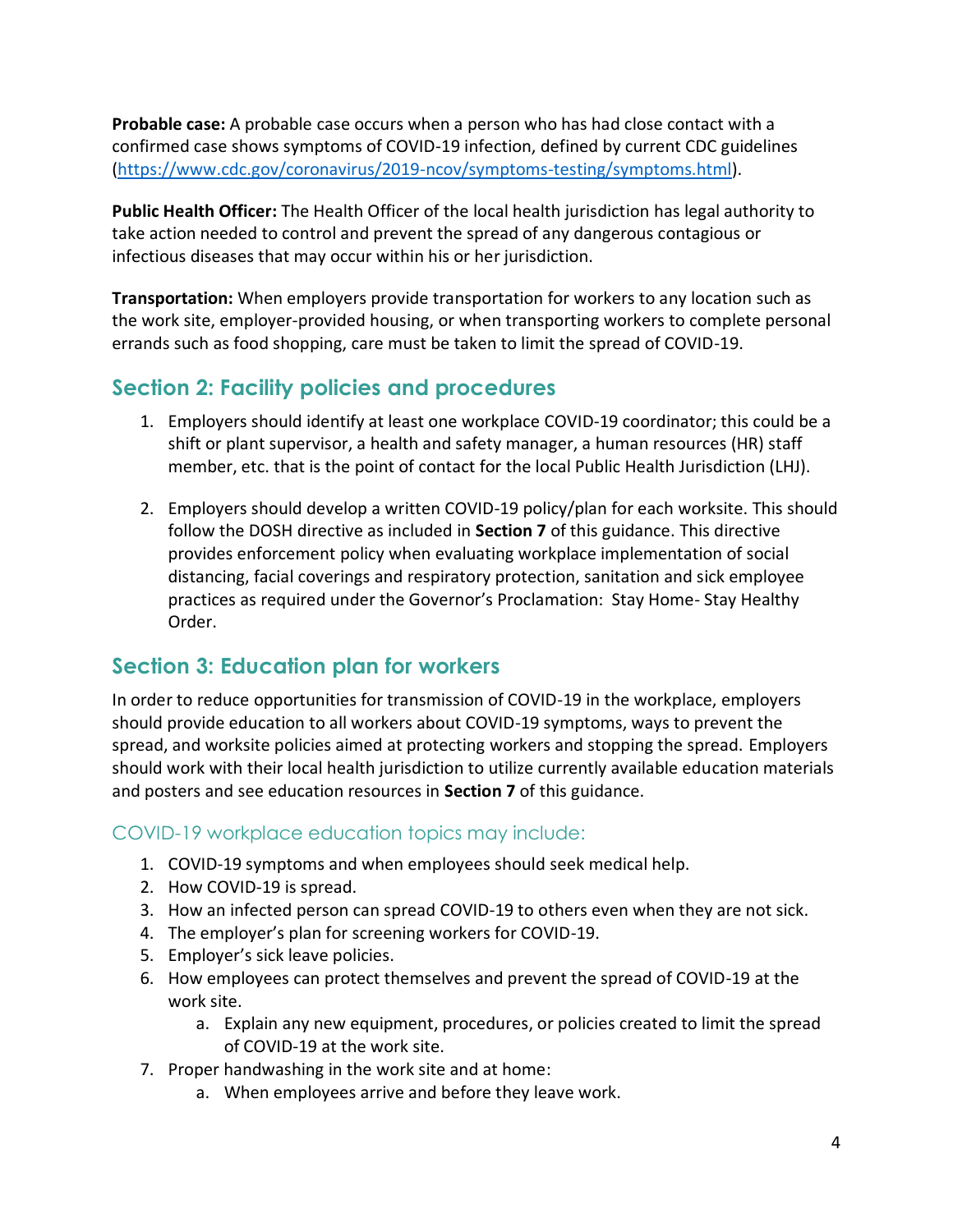- b. Before and after eating or using the toilet.
- c. After close interaction with other persons.
- d. After contacting shared surfaces or tools.
- e. Before and after wearing a mask or gloves.
- f. After blowing nose, coughing or sneezing.
- 8. Explain that alcohol-based hand sanitizer can be used if a sink or hand-washing station is not immediately available. Alcohol-based hand sanitizer is as effective as washing hands with soap and water, unless hands are visibly soiled.
- 9. The importance of physical distancing at work and at home.
- 10. How to properly use cloth face covers and what they do, including:
	- a. Recommendation that everyone should use cloth face covers when around other people, including at work, while using shared transportation, and when out in the community.
	- b. Cloth face covers can help protect persons around the user of the cloth face cover when combined with physical distancing and frequent hand washing.
	- c. Cloth face covers are not protective equipment and do not protect the person wearing a cloth face cover from COVID-19.
	- d. Cloth face coverings should be washed and dried daily between usages.
	- e. Cloth face coverings should be replaced with a clean mask or face covering when they become wet or soiled.
	- f. Employer policy for cloth face coverings, including how to request face coverings at the worksite if a new one is needed during the workday.
- 11. Provide signage and other visual markers to remind workers of key policies and procedures.
- 12. Training materials and signage should be made available in the languages employees are most likely to understand.
	- a. For COVID-19 educational materials in 26 languages, please visit [https://www.doh.wa.gov/Emergencies/NovelCoronavirusOutbreak2020/HealthE](https://www.doh.wa.gov/Emergencies/NovelCoronavirusOutbreak2020/HealthEducation) [ducation](https://www.doh.wa.gov/Emergencies/NovelCoronavirusOutbreak2020/HealthEducation)
	- b. The Washington Department of Health has a COVID-19 Community Engagement Task Force which can provide additional resources and guidance: [doh](mailto:doh-cetf@doh.wa.gov)[cetf@doh.wa.gov](mailto:doh-cetf@doh.wa.gov)

### <span id="page-4-0"></span>**Section 4: Employer responsibilities for screening & managing sick workers**

Employers should:

- 1. Develop a plan to screen all workers for symptoms of COVID-19 on a daily basis, and identify next steps if someone in the workplace becomes symptomatic.
- 2. Develop flexible, non-punitive sick leave policies so that workers are not punished for getting sent home, or for staying home while ill.
- 3. Institute symptom and temperature screening (with a no-touch/infrared thermometer) for all workers upon arrival to work, as well as any visitors.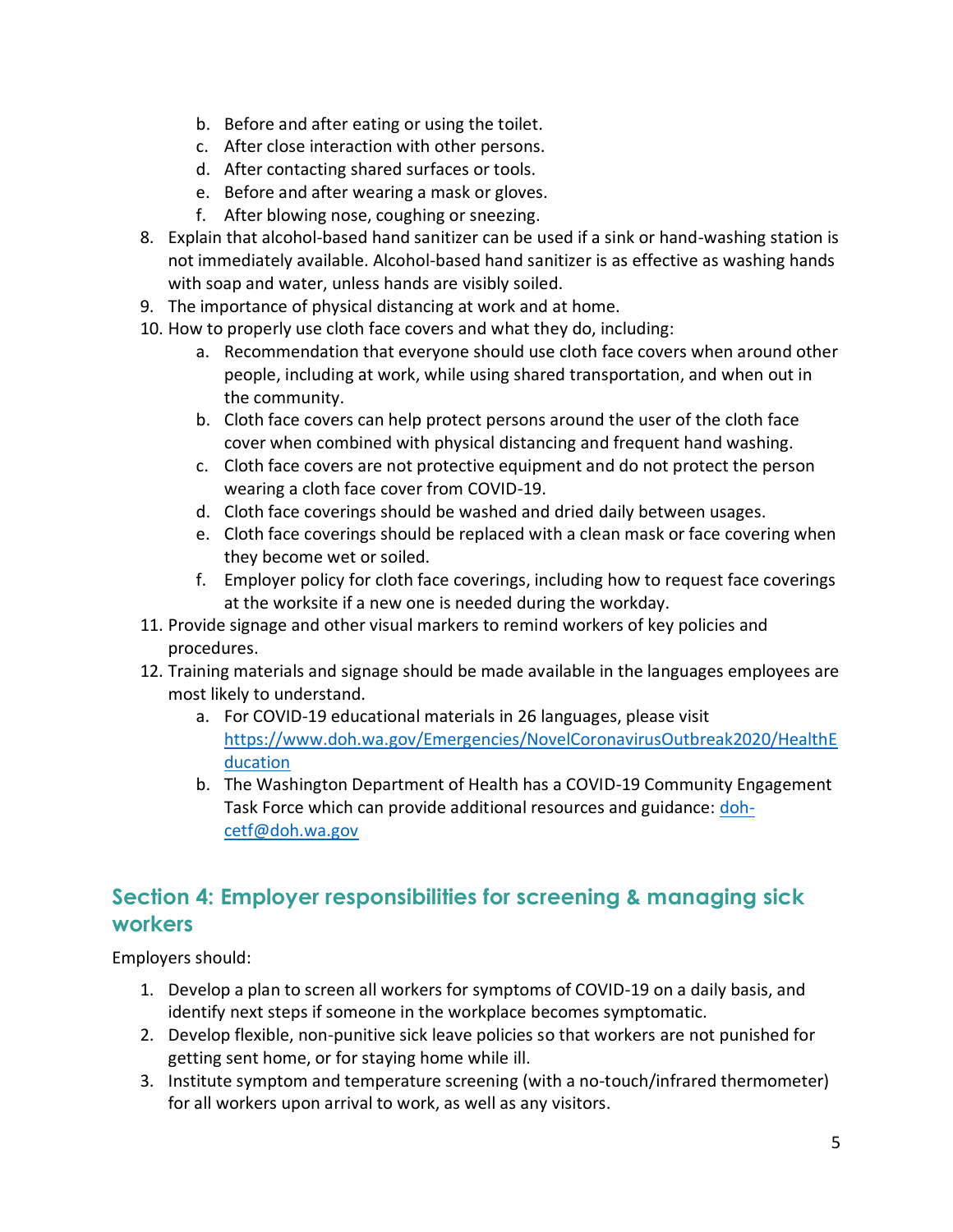- a. Any worker or visitor who reports symptoms or has a fever (temperature 100.4°f/ 38°c or greater) should be immediately sent home from work and directed to self-isolate.
- b. Use current CDC guidelines for COVID-19 symptoms to guide screening [\(https://www.cdc.gov/coronavirus/2019-ncov/symptoms](https://www.cdc.gov/coronavirus/2019-ncov/symptoms-testing/symptoms.html)[testing/symptoms.html\)](https://www.cdc.gov/coronavirus/2019-ncov/symptoms-testing/symptoms.html)
- c. Follow Washington DOH Guidance for Daily COVID-19 Screening of Staff and Visitors: [https://www.doh.wa.gov/Portals/1/Documents/1600/coronavirus/Employervisit](https://www.doh.wa.gov/Portals/1/Documents/1600/coronavirus/Employervisitorscreeningguidance.pdf) [orscreeningguidance.pdf](https://www.doh.wa.gov/Portals/1/Documents/1600/coronavirus/Employervisitorscreeningguidance.pdf)
- d. Employees conducting symptom/temperature screening should wear PPE including masks and eye protection; consider adding a barrier such as a Plexiglas screen to provide additional protection.
- 4. Educate workers to report any COVID-19 symptoms to their manager or supervisor should they develop symptoms during the work day.
- 5. Develop a plan for responding to symptomatic workers in the work site or in employerprovided housing. The plan should include information about where to send workers for testing if needed. Community and migrant health centers provide testing in many areas. Contact the local health jurisdiction for testing options in your community.
- 6. Direct workers who show or develop symptoms of COVID-19 to obtain testing according to the employer's plan.
- 7. Instruct workers who show symptoms or test positive for COVID-19 to isolate themselves at home or in isolation facilities as instructed by the local health jurisdiction.

# <span id="page-5-0"></span>**Section 5: Employer instructions for responding to cases of COVID-19**

- 1. **Employers are required by law to report probable or confirmed cases of COVID-19 that occur at the work site or at employer-provided housing.** Employers must make the report to the local health jurisdiction as required under WAC 296-307-16190.
	- a. If workers have worked at multiple locations, or if the worker lives in one jurisdiction and works in another jurisdiction, employers may have to report cases to multiple local health departments.
	- b. A list of all local health jurisdiction contacts can be found here: <https://www.doh.wa.gov/AboutUs/PublicHealthSystem/LocalHealthJurisdictions>
- 2. Employers are required by law to cooperate with any case investigation or contact tracing efforts undertaken by the local health jurisdiction.
	- a. The local health officer has authority to compel a facility to undergo an investigation as outlined in WAC 246-101-105 [\(https://apps.leg.wa.gov/WAC/default.aspx?cite=246-101-505.](https://apps.leg.wa.gov/WAC/default.aspx?cite=246-101-505))
	- b. The Local Health Jurisdiction may open a formal case investigation and contact tracing process coordinated with both the employer as well as DOH.
- 3. When one or more cases is identified at a workplace the employer should:
	- a. Take immediate action to identify workers who may have had prolonged contact with the confirmed case.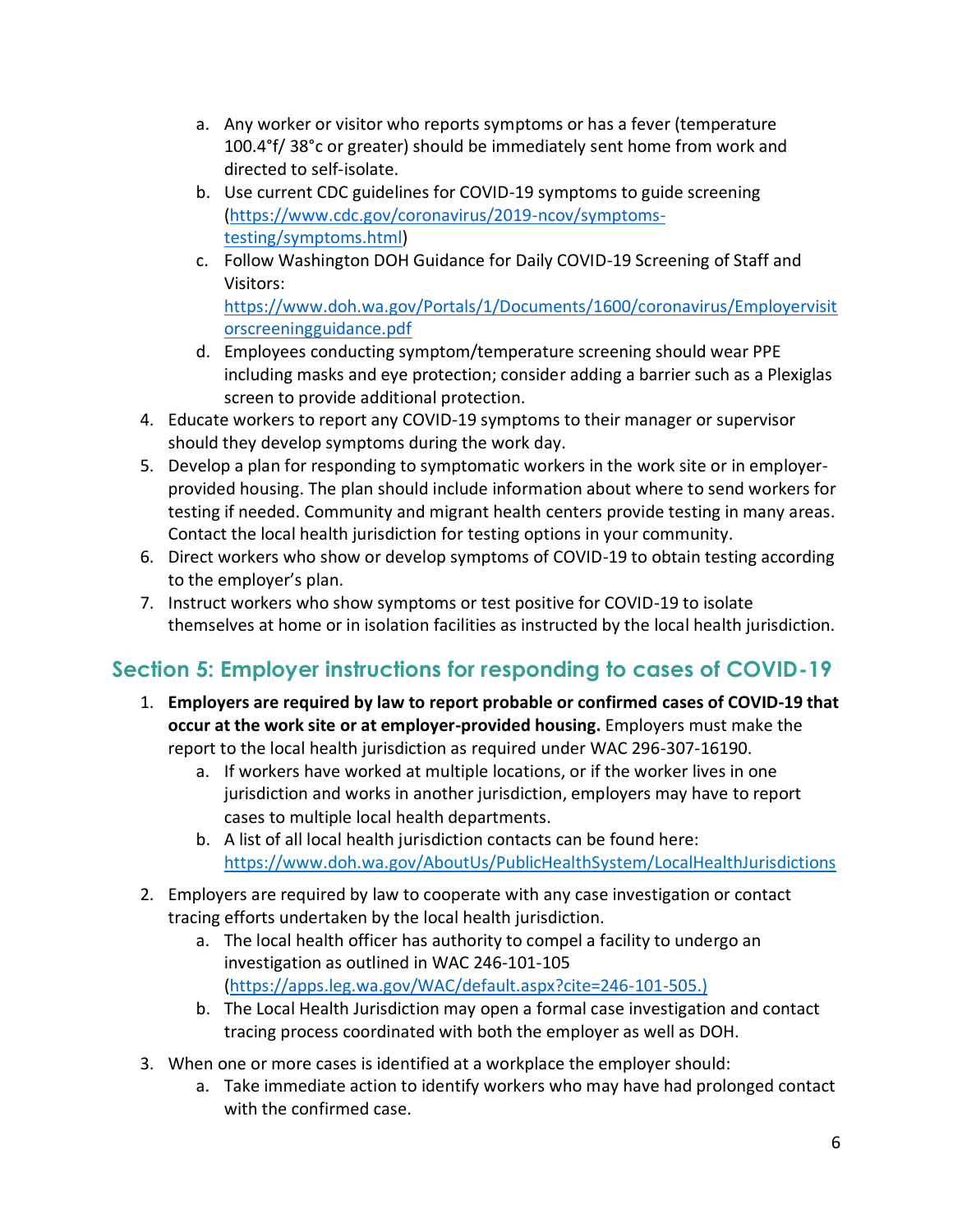- b. Work with the local health jurisdiction to decide who will lead a worksite or housing unit contact investigation.
- c. Collect the following information related to each person with a confirmed cases in the workplace or housing unit:
	- i. Name, date of birth of each person who is suspected or who has tested positive
	- ii. Contact information such as phone number and home address
	- iii. Work details, including dates worked, shifts, and locations within the plant or farm
	- iv. A list of contacts that the worker had close contact with during their contagious period
	- v. **Section 8** Includes an example list, called a "line list," which may help employers collect and report information about outbreaks or potential outbreaks of COVID-19 in the workplace.
- 4. Employers should send home any workers with prolonged contact with a confirmed case and direct them to quarantine themselves for 14 days from the date of their last exposure.
	- a. In critical workforce sectors, exposed workers without symptoms may continue working according to CDC guidance and the DOSH directive [\(https://lni.wa.gov/safety-health/safety-rules/enforcement-policies/DD170.pdf\)](https://lni.wa.gov/safety-health/safety-rules/enforcement-policies/DD170.pdf), as long as the following are in place in the work site:
		- i. Daily work symptom screening for all workers
		- ii. Cloth face coverings or masks are used by all workers
		- iii. Physical distancing measures are in place
		- iv. Cleaning/disinfection of the workspace occurs per state guidance.
		- v. Lack of adequate workforce
	- b. Employers should contact their local health jurisdiction for questions about these policies.
- 5. Employers must notify their workers that a case has been identified at the worksite without naming the person who tested positive.
	- a. Inform workers that they may have been exposed to someone who has tested positive for the virus that causes COVID-19. It is appropriate to give details such as: dates shifts the person worked, locations within the worksite, etc.
	- b. Remind exposed workers of symptoms of COVID-19 (See Section 3 Education) and ask them to report any symptoms that develop while they are working.
	- c. Instruct workers that if symptoms develop at home, they should not report to their next shift. Instead direct them to notify the appropriate point of contact in the workplace (such as their supervisor, HR personnel, or the designated COVID-19 contact at the worksite).

## <span id="page-6-0"></span>**Section 6: Testing**

1. The health officer of each local health jurisdiction has the authority to specify the recommended testing strategy and the local health jurisdiction will coordinate with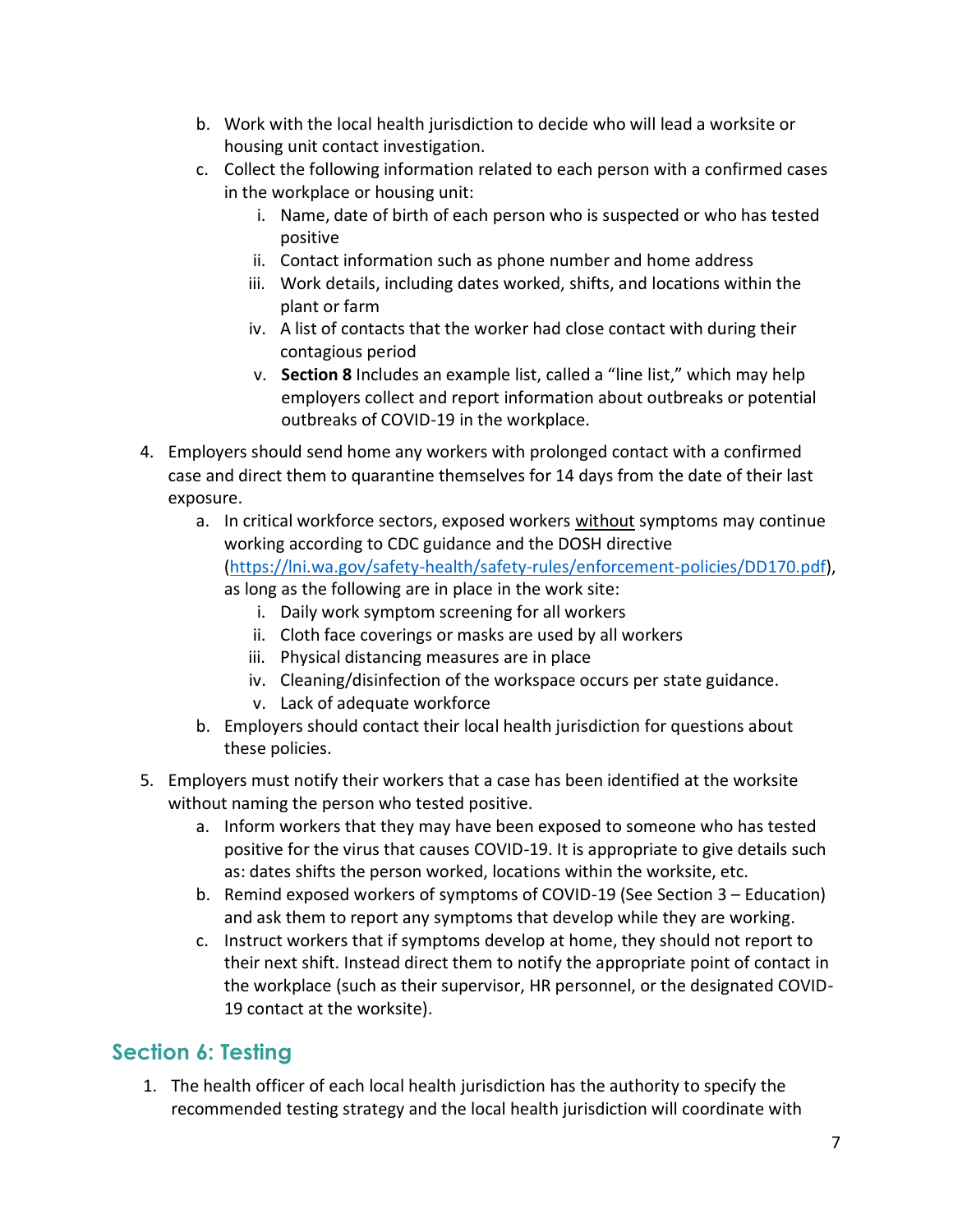local healthcare providers as needed. All testing is to be performed with a respiratory sample submitted for COVID-19 nucleic acid or antigen testing. Strategies for testing include several options:

- a. Testing all symptomatic staff and workers as identified in the workplace by daily symptom screening. Workers who test positive must be sent home and instructed to isolate themselves for the appropriate amount of time according to current CDC and DOH guidance.
- b. If a single member of a housing unit or group shelter tests positive, the local health jurisdiction may order testing of the entire group shelter.
- c. For ongoing outbreaks, consider wider testing strategies. The public health officer has authority to order testing for **all** staff and employees to identify both symptomatic and asymptomatic persons within the building or site and make site specific isolation and quarantine orders.
- d. If employers have any questions about testing plans for a worksite or housing unit, they should contact their local health jurisdiction.
- 2. The Washington State DOH will provide enough test kits to adequately test the volume of persons under investigation within each local health jurisdiction. Local health jurisdictions have the ability to order supplies through a centralized warehouse located in Tumwater, Washington. The Washington State Public Health Lab (PHL) will ensure adequate testing capacity within the state at the Shoreline Washington site as well as with several contracted labs to handle the volume needed. Testing supplies and lab capacity will be coordinated between the LHJ and DOH.
- 3. The local health jurisdiction will be responsible for notifying people who test positive for COVID-19, including workers and any others identified in the course of an investigation.

# <span id="page-7-0"></span>**Section 7: Additional resources**

<span id="page-7-1"></span>CDC and other federal guidance:

- o **Symptoms of Coronavirus:** [https://www.cdc.gov/coronavirus/2019-ncov/symptoms](https://www.cdc.gov/coronavirus/2019-ncov/symptoms-testing/symptoms.html)[testing/symptoms.html](https://www.cdc.gov/coronavirus/2019-ncov/symptoms-testing/symptoms.html)
- o **CDC COVID-19 website:** [www.cdc.gov/coronavirus/2019-ncov/](http://www.cdc.gov/coronavirus/2019-ncov/)
- o **CDC Interim Guidance for Businesses and Employers: Plan, Prepare and Respond to Coronavirus Disease 2019**: [www.cdc.gov/coronavirus/2019-ncov/community/guidance](http://www.cdc.gov/coronavirus/2019-ncov/community/guidance-business-response.html)[business-response.html](http://www.cdc.gov/coronavirus/2019-ncov/community/guidance-business-response.html)
- o **CDC Recommendations for Cloth Face Covers:** [https://www.cdc.gov/coronavirus/2019](https://www.cdc.gov/coronavirus/2019-ncov/prevent-getting-sick/cloth-face-cover.html) [ncov/prevent-getting-sick/cloth-face-cover.html](https://www.cdc.gov/coronavirus/2019-ncov/prevent-getting-sick/cloth-face-cover.html)
- o **CDC Tools for Cross-Cultural Communication and Language Access:** <https://www.cdc.gov/healthliteracy/culture.html>
- o **NIOSH Coronavirus Disease 2019 website:** [www.cdc.gov/niosh/emres/2019\\_ncov.html](http://www.cdc.gov/niosh/emres/2019_ncov.html)
- o **For meat and poultry processing employers**: [https://www.cdc.gov/coronavirus/2019](https://www.cdc.gov/coronavirus/2019-ncov/community/organizations/meat-poultry-processing-workers-employers.html) [ncov/community/organizations/meat-poultry-processing-workers-employers.html](https://www.cdc.gov/coronavirus/2019-ncov/community/organizations/meat-poultry-processing-workers-employers.html)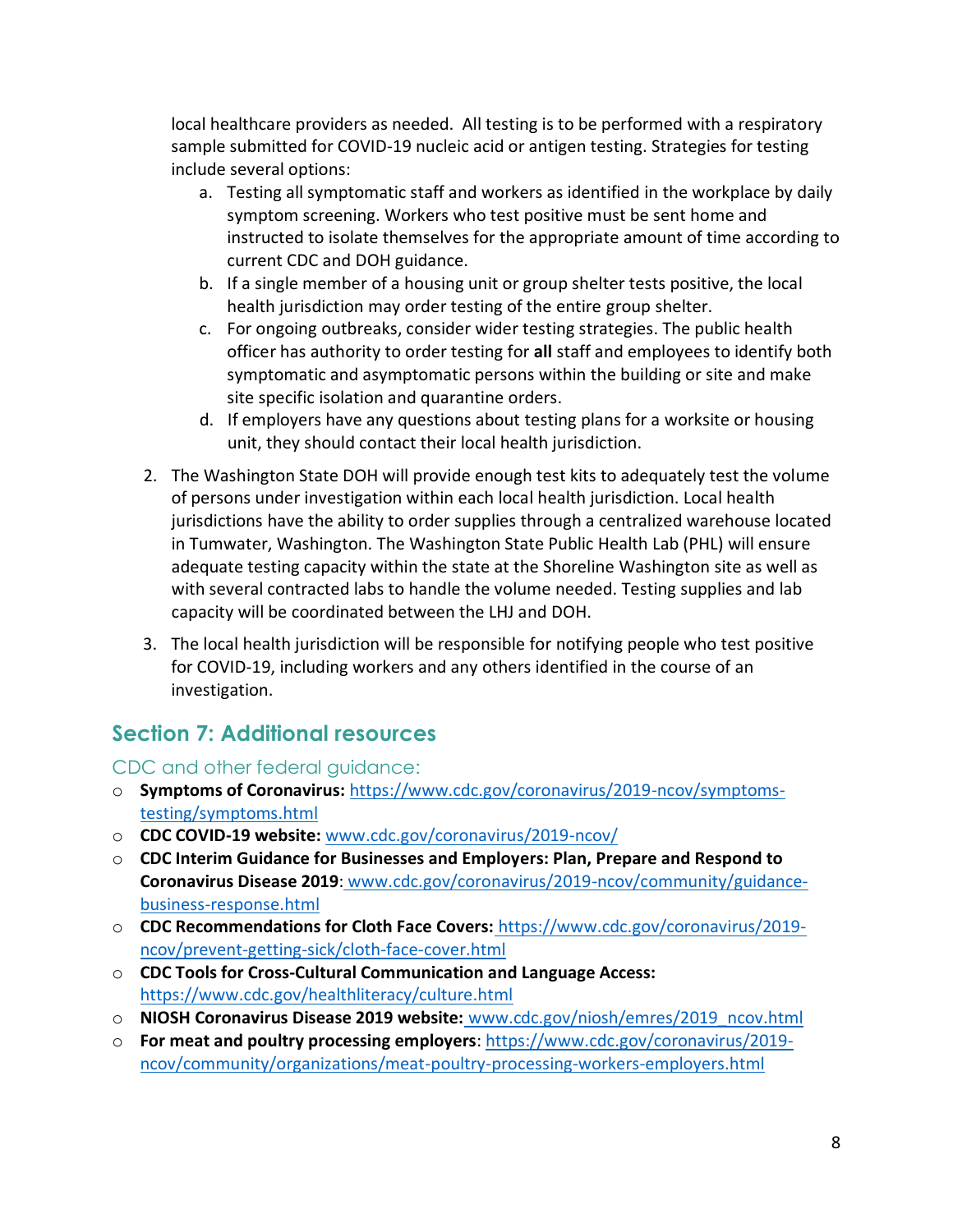- o **CDC Resources for Shared or Congregate Housing Facilities:** [https://www.cdc.gov/coronavirus/2019-ncov/community/sharedcongregate](https://www.cdc.gov/coronavirus/2019-ncov/community/sharedcongregate-house/index.html)[house/index.html](https://www.cdc.gov/coronavirus/2019-ncov/community/sharedcongregate-house/index.html)
- o **CDC guidelines for Cleaning and Disinfection for Non-emergency Transport Vehicles:**  [https://www.cdc.gov/coronavirus/2019-ncov/community/organizations/disinfecting](https://www.cdc.gov/coronavirus/2019-ncov/community/organizations/disinfecting-transport-vehicles.html)[transport-vehicles.html](https://www.cdc.gov/coronavirus/2019-ncov/community/organizations/disinfecting-transport-vehicles.html)
- o **MMWR: COVID-19 Among Workers in Meat and Poultry Processing Facilities:**  <https://www.cdc.gov/mmwr/volumes/69/wr/pdfs/mm6918e3-H.pdf>
- o **US Department of Homeland Security: Critical Infrastructure guidance (Including Food and Agriculture Sector):** [https://www.cisa.gov/sites/default/files/publications/Version\\_3.0\\_CISA\\_Guidance\\_on\\_Esse](https://www.cisa.gov/sites/default/files/publications/Version_3.0_CISA_Guidance_on_Essential_Critical_Infrastructure_Workers_1.pdf)

ntial Critical Infrastructure Workers 1.pdf

- o **OSHA Guidance on Preparing Workplaces for COVID-19:** <https://www.osha.gov/Publications/OSHA3990.pdf>
- o **EPA List N: Disinfectants for use against SARS-COV-2:** [https://www.epa.gov/pesticide](https://www.epa.gov/pesticide-registration/list-n-disinfectants-use-against-sars-cov-2)[registration/list-n-disinfectants-use-against-sars-cov-2](https://www.epa.gov/pesticide-registration/list-n-disinfectants-use-against-sars-cov-2)

#### <span id="page-8-0"></span>Washington state guidance:

- o **Washington DOH COVID-19 website:** <https://www.doh.wa.gov/emergencies/coronavirus>
- o **Local Health Jurisdiction Contacts:** <https://www.doh.wa.gov/AboutUs/PublicHealthSystem/LocalHealthJurisdictions>
- o **COVID-19 education materials in 26 languages:**  <https://www.doh.wa.gov/Emergencies/NovelCoronavirusOutbreak2020/HealthEducation>
- o **Guidance for Daily COVID-19 Screening of Staff and Visitors:** [https://www.doh.wa.gov/Portals/1/Documents/1600/coronavirus/Employervisitorscreenin](https://www.doh.wa.gov/Portals/1/Documents/1600/coronavirus/Employervisitorscreeningguidance.pdf) [gguidance.pdf](https://www.doh.wa.gov/Portals/1/Documents/1600/coronavirus/Employervisitorscreeningguidance.pdf)
- o **Guidance on Developing a COVID-19 Safety Plan for Critical Infrastructure:**  [https://www.doh.wa.gov/Portals/1/Documents/1600/coronavirus/COVID19GuidanceDevel](https://www.doh.wa.gov/Portals/1/Documents/1600/coronavirus/COVID19GuidanceDevelopingSafetyPlan.pdf) [opingSafetyPlan.pdf](https://www.doh.wa.gov/Portals/1/Documents/1600/coronavirus/COVID19GuidanceDevelopingSafetyPlan.pdf)
- o **DOSH Directive: General Coronavirus Prevention Under Stay Home-Stay Healthy Order Updated: May 15, 2020:** [https://lni.wa.gov/safety-health/safety-rules/enforcement](https://lni.wa.gov/safety-health/safety-rules/enforcement-policies/DD170.pdf)[policies/DD170.pdf](https://lni.wa.gov/safety-health/safety-rules/enforcement-policies/DD170.pdf)
- o **Washington Department of Labor & Industry (L&I) Coronavirus (COVID-19) Prevention in Agriculture and Related Industries:** [https://www.lni.wa.gov/forms-publications/F414-165-](https://www.lni.wa.gov/forms-publications/F414-165-000.pdf) [000.pdf](https://www.lni.wa.gov/forms-publications/F414-165-000.pdf)
- o **Washington Department of Labor & Industry (LNI) [Food Processing-Warehouse](https://www.lni.wa.gov/forms-publications/F414-166-000.pdf)  [Coronavirus \(COVID-19\) Fact Sheet:](https://www.lni.wa.gov/forms-publications/F414-166-000.pdf)** [https://www.lni.wa.gov/forms-publications/F414-166-](https://www.lni.wa.gov/forms-publications/F414-166-000.pdf) [000.pdf](https://www.lni.wa.gov/forms-publications/F414-166-000.pdf)
- o **[Washington Coronavirus Hazard Considerations for Employers \(except COVID-19 care in](https://www.lni.wa.gov/agency/_docs/wacoronavirushazardconsiderationsemployers.pdf)  [hospitals & clinics\):](https://www.lni.wa.gov/agency/_docs/wacoronavirushazardconsiderationsemployers.pdf)** Face coverings, masks, and respirator choices: [https://www.lni.wa.gov/agency/\\_docs/wacoronavirushazardconsiderationsemployers.pdf](https://www.lni.wa.gov/agency/_docs/wacoronavirushazardconsiderationsemployers.pdf)
- o **DOH and L&I Joint Rules [CR-103E Adoption Language](https://lni.wa.gov/rulemaking-activity/AO20-09/2009CR103EAdoption.pdf) link to the L&I version (same as DOH):** <https://lni.wa.gov/rulemaking-activity/AO20-09/2009CR103EAdoption.pdf>